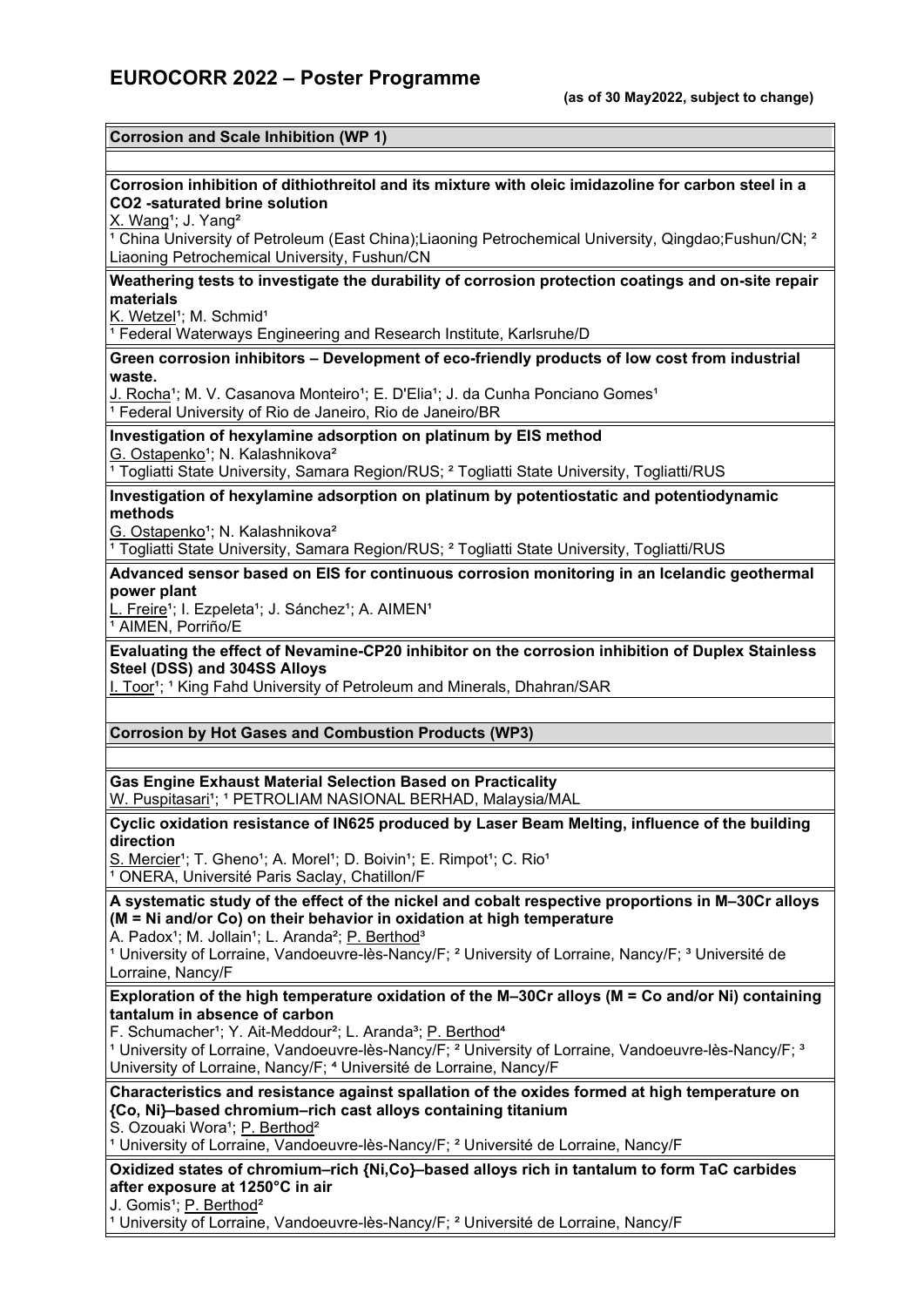**Nuclear Corrosion (WP4)**

# **Corrosion of perspective materials for molten salt reactors (MSR)**

E. Nikitina<sup>1</sup>; E. Karfidov<sup>1</sup>; K. Seliverstov<sup>1</sup>

<sup>1</sup> Institute of High Temperature Electrochemistry, Ekaterinburg/RUS

#### **Corrosion assessment for the evaluation of the long-term integrity of containers in crystalline rock**

C. Stephan-Scherb<sup>1</sup>; J. Eckel<sup>2</sup>; T. Fass<sup>2</sup>; T. Weyand<sup>2</sup>; C. Dietl<sup>1</sup>; A. von Oertzen<sup>1</sup>; L. Maerten<sup>1</sup> <sup>1</sup> Bundesamt für die Sicherheit der nuklearen Entsorgung, Berlin/D; <sup>2</sup> Bundesamt für die Sicherheit der nuklearen Entsorgung, Köln/D

### **Microstructural investigation of oxide films on Alloy 182 weld metal formed under BWR zinc water chemistry**

A. Mackiewicz<sup>1</sup>; S. Ritter<sup>1</sup>; K. Chen<sup>1</sup>; H. Seifert<sup>1</sup>; S. Virtanen<sup>2</sup>

<sup>1</sup> Paul Scherrer Institut (PSI), Villigen/CH; <sup>2</sup> Friedrich-Alexander University Erlangen-Nürnberg, Erlangen/D

**Corrosion behavior of 316 L stainless steel produced by additive manufacturing wire processes in water environments**

M. Goland<sup>1</sup>; C. Guerre<sup>1</sup>; E. Rouesne<sup>1</sup>; F. Balbaud<sup>1</sup>; P. Buttin<sup>2</sup>; M. Maisonneuve<sup>1</sup>; J. Ribis<sup>1</sup>; M. Rousseau<sup>1</sup> <sup>1</sup> Université Paris-Saclay, CEA, Gif-sur-Yvette/F; <sup>2</sup> CEA, Bouguenais/F

**Hydrogen uptake mechanism in 316L stainless steel in PWR primary water: investigation of radiolysis effects**

F. Faria Goulart<sup>1</sup>; F. Martin<sup>1</sup>; F. Datcharry<sup>1</sup>; M. Barthe<sup>2</sup>

1 Université Paris-Saclay, CEA, Gif-sur-Yvette/F; <sup>2</sup> Université d'Orléans, Orléans/F

**Corrosion Mechanism of Chromium and Nickel-Chromium Binary Alloys in High-Temperature LiF-NaF-KF Molten Salts for Gen-IV Molten Salt**

E. Romanovskaia<sup>1</sup>; <sup>1</sup> University of Virginia, CHARLOTTESVILLE/USA

**Effect of oxidants produced by radiolysis on aqueous corrosion of iron**

T. Ota<sup>1</sup>; S. Ajito<sup>2</sup>; T. Hojo<sup>2</sup>; M. Koyama<sup>2</sup>; E. Akiyama<sup>2</sup>

<sup>1</sup> Tohoku University, Aoba Ward, Sendai City, Miyagi /J; <sup>2</sup> Tohoku University, Sendai City/J

**Slow strain rate testing of Fe-10Cr-4Al ferritic steel in liquid lead and lead-bismuth eutectic** C. Petersson<sup>1</sup>; <sup>1</sup> royal institute of technology KTH, Stockholm/S

**Environment Sensitive Fracture (WP 5)**

# **Failure Analysis of a High Pressure Temperature Turbine Blade of an Aircraft Jet Engine**

M. García-Martínez<sup>1</sup>; J. del Hoyo Gordillo<sup>1</sup>; M. Valles González<sup>1</sup>; A. Pastor Muro<sup>1</sup>; B. González Caballero<sup>1</sup>

<sup>1</sup> INTA, Torrejón de Ardoz (Madrid)/E

**Laboratory and full-scale testing of gas pipes with internal stratifications** R. Kashkovskiy<sup>1</sup>; R. Kantyukov<sup>1</sup>; I. Ryakhovskikh<sup>1</sup>; S. Pogulyaev<sup>1</sup> <sup>1</sup> Gazprom VNIIGAZ LLC, Moscow region, Leninsky municip., Razvilka/RUS

**Effect of pre-strain on hydrogen distribution, deformation-induced hydrogen redistribution and their consequences on the mechanical properties of AISI 316L**

V. Ortolland<sup>1</sup>; F. Martin<sup>1</sup>; Q. Auzoux<sup>1</sup>; K. Wolski<sup>2</sup>

<sup>1</sup> Université Paris-Saclay, CEA, Gif-sur-Yvette/F; <sup>2</sup> Laboratoire Georges Friedel, Mines Saint-Etienne, Saint-Etienne/F

**Design and experimental validation of hydrogen trapping features in Ni model alloys**

A. Prasad<sup>1</sup>; A. Dreano<sup>2</sup>; L. Couturier<sup>1</sup>; F. Christien<sup>2</sup>; F. Tancret<sup>1</sup>

<sup>1</sup> Nantes Université, Institut des Matériaux de Nantes – Jean Rouxel (IMN), CNRS UMR 6502, 2 rue de la Houssinière, BP 32229, 44322 Nantes Cedex 3, Nantes/F; ² Mines Saint-Etienne, Univ Lyon, CNRS, UMR 5307 LGF, Centre SMS, F - 42023, Saint-Etienne/F

**Hydrogen charging, an overlook of the existing techniques**

L. Paterlini<sup>1</sup>; F. Bolzoni<sup>1</sup>; M. Ormellese<sup>1</sup>; L. Casanova<sup>1</sup>; M. Pedeferri<sup>1</sup>

<sup>1</sup> Politecnico di Milano, Milan/I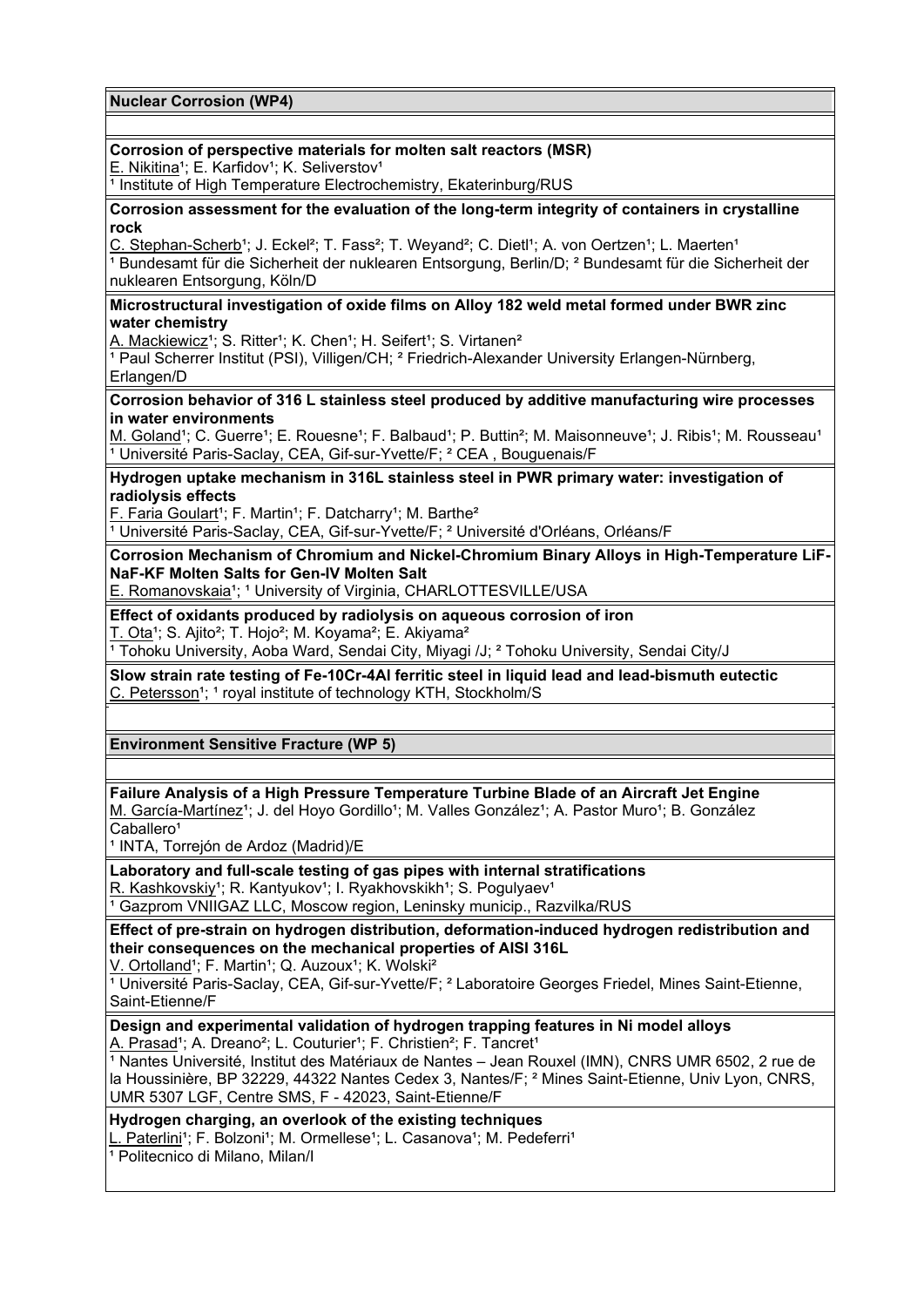### **Biodegradation behaviour of Mg alloys in physiological solutions: material characterisation and coating formation**

A. Gnedenkov<sup>1</sup>; S. Lamaka<sup>2</sup>; S. Sinebryukhov<sup>1</sup>; V. Filonina<sup>1</sup>; M. Zheludkevich<sup>2</sup>; S. Gnedenkov<sup>1</sup>  $\frac{1}{1}$  Institute of Chemistry, Far Eastern Branch of the Russian Academy of Sciences, Vladivostok/RUS;  $\frac{2}{1}$ Helmholtz-Zentrum Hereon, Geesthacht/D

### **Integrated corrosion resistance index for biomaterials**

C. Dias dos Reis Barros<sup>1</sup>; E. Janzen Kassab<sup>1</sup>; J. Ponciano Gomes<sup>1</sup> <sup>1</sup> UFRJ, Rio de Janeiro/BR

# **Use of modified NiTi alloys for biomedical applications**

E. Kassab<sup>1</sup>; C. Dias dos Reis Barros<sup>1</sup>; J. C. P. Gomes<sup>1</sup>

<sup>1</sup> Federal University of Rio de Janeiro, Rio de Janeiro/BR

### **A stochastic model for high-temperature corrosion in nickel-based superalloys.**

F. Antonelli<sup>1</sup>; S. Mori<sup>1</sup>; J. Sumner<sup>1</sup>; R. Wells<sup>2</sup>; N. Chapman<sup>2</sup>; N. Simms<sup>1</sup>

<sup>1</sup> University of Cranfield, Cranfield, Bedfordshire./UK; <sup>2</sup> Siemens Energy, Lincoln/UK

#### **Effect of Anodic Behavior of Al Alloy on Galvanic Corrosion Resistance of AA6016/Steel Couple in Chloride Environment**

M. Kadowaki<sup>1</sup>; H. Katayama<sup>1</sup>; M. Yamamoto<sup>2</sup>

<sup>1</sup> National Institute for Materials Science (NIMS), Tsukuba/J; <sup>2</sup> Tohoku University, Sendai/J

# **On the corrosion behavior of (exposed) lack-of-fusion pores: Assessing the corrosion performance of a highly porous Ti6Al4V alloy prepared by L-PBF**

R. Revilla<sup>1</sup>; M. Dey<sup>1</sup>; I. De Graeve<sup>1</sup>

<sup>1</sup> Vrije Universiteit Brussel, Brussels/B

### **Investigation of stress corrosion cracking in CMSX-4 turbine blade alloys using Deep Learning assisted X-ray microscopy**

M. Kothari<sup>1</sup>; S. Gray<sup>2</sup>

<sup>1</sup> Zeiss Microscopy, CAMBRIDGE/UK; <sup>2</sup> Cranfield University, Cranfield /UK

#### **Kinetics of the oxygen reduction reaction on passive films formed Fe-Cr alloy** Y. Wang<sup>1</sup>; D. Blackwood<sup>1</sup>; M. Ng<sup>2</sup>

<sup>1</sup> National University of Singapore, Singapore/SGP; <sup>2</sup> Institute of High Performance Computing, Agency for Science, Technology and Research, Singapore, Singapore/SGP

### **Corrosion performance of 4xxx aluminium alloy with high scrap content for construction applications**

P. Alexopoulou<sup>1</sup>; A. Flampouri<sup>1</sup>; M. Koklioti<sup>1</sup>; E. Aivazoglou<sup>1</sup>; T. Tzevelekou<sup>1</sup>; G. Kalkantzis<sup>2</sup>; G. Ziogas<sup>2</sup>; A. Mavroudis²

<sup>1</sup> ELKEME - Hellenic Research Centre for Metals S.A., Oinofyta/GR; <sup>2</sup> Elval, Aluminium Rolling Division of ElvalHalcor S.A., Oinofyta/GR

### **Study of metallic-aqueous interfaces from a multiscale approach and its application to corrosion inhibition**

E. de Freitas Martins<sup>1</sup>; I. Cole<sup>2</sup>; P. Ordejón<sup>3</sup>

<sup>1</sup> RMIT University, Barcelona/E; <sup>2</sup> RMIT University, Melbourne/AUS; <sup>3</sup> Catalan Institute of Nanoscience and Nanotechnology, Barcelona/E

### **Influence of CaO coating on the thermal oxidation of cobalt**

Z. Halem<sup>1</sup>; O. Halem<sup>2</sup>; M. Abrudeanu<sup>3</sup>; N. Halem<sup>4</sup>; G. Petot-Ervas<sup>5</sup>

<sup>1</sup> University of Bouira, Bouira/DZ; <sup>2</sup> University Mouloud Mammeri, Tizi-Ouzou/DZ; <sup>3</sup> University of Pitesti, Pitesti/RO; <sup>4</sup> University Mouloud Mammeri, Tizi-Ouzou/DZ; <sup>5</sup> University of Sacaly Paris, Paris/F

**Construction of a data driven corrosion risk model as a novel method for corrosion management** W. Witteveen<sup>1</sup>; J. Horvath<sup>1</sup>; K. De Baere<sup>1</sup>; S. Gelareh<sup>2</sup>; G. Potters<sup>1</sup>; J. Tacq<sup>3</sup>  $\frac{1}{2}$  Antwerp Maritime Academy, Antwerp/B; <sup>2</sup> Université d'Artois, Béthune/F; <sup>3</sup> Sirris, Zwijnaarde/B

### **Corrosion inhibitor structures for automotive steel - A computational chemistry perspective** S. Jeschke<sup>1</sup>; I. Cole<sup>1</sup>; P. Eiden<sup>2</sup>; R. Mishra<sup>2</sup>; P. Deglmann<sup>2</sup>; J. Gorges<sup>2</sup>; C. Rein<sup>2</sup>; P. Keil<sup>3</sup> <sup>1</sup> RMIT University, Melbourne/AUS; <sup>2</sup> BASF SE, Ludwigshafen am Rhein/D; <sup>3</sup> BASF Coatings GmbH,

Muenster/D

### **A multiscale approach to bias dependent electrochemical processes at metallic-aqueous interfaces.**

J. Castillo Robles<sup>1</sup>; E. de Freitas Martins<sup>1</sup>; P. Ordejón<sup>2</sup>; I. Cole<sup>3</sup>

<sup>1</sup> RMIT University, Barcelona/E; <sup>2</sup> ICN2, Barcelona/E; <sup>3</sup> RMIT University, Melbourne/AUS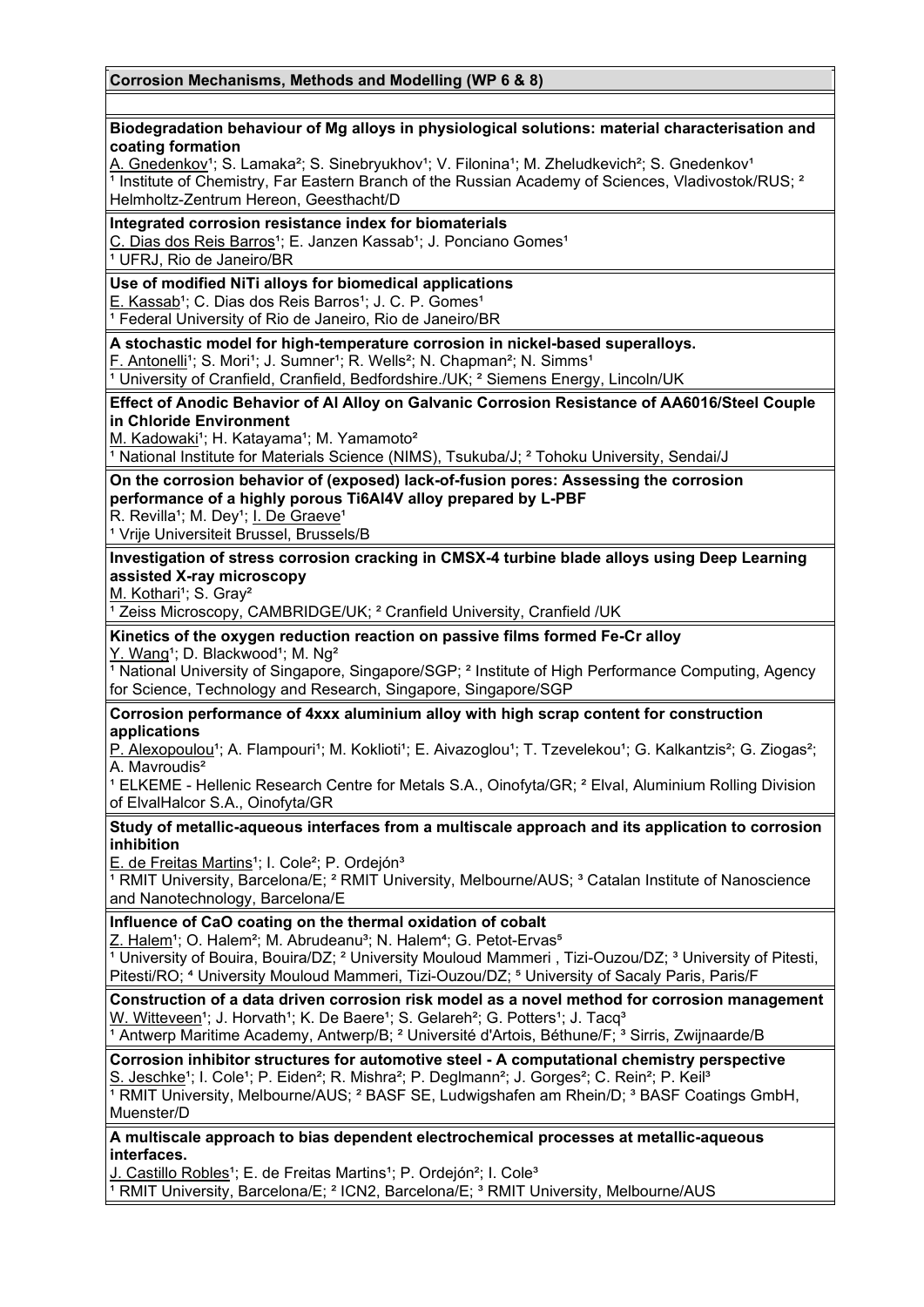## **Influence of rainfall on corrosion behavior of carbon steel under atmospheric environment** H. Katayama<sup>1</sup>; K. Kiyoizumi<sup>2</sup>; I. Shitanda<sup>2</sup>; M. Itagaki<sup>2</sup> <sup>1</sup> National Institute for Materials Science, Tsukuba/J; <sup>2</sup> Tokyo University of Science, Noda/J **Advances in understanding the anomalous alkalinization of the electrolyte during the anodic polarization of Mg** R. Montoya<sup>1</sup>; A. Ortiz<sup>2</sup>; J. Genescá<sup>2</sup> <sup>1</sup> UNAM, N.L. Mexico/MEX; <sup>2</sup> UNAM, APODACA/MEX **Interpretation of ENA data from accelerated exposure of modified ZRP based on modelling of coating electrical properties as related to corrosion of the substrate** B. Eremias<sup>1</sup>; L. Mindos<sup>1</sup>; L. Turek<sup>1</sup> <sup>1</sup> SVUOM Ltd., Prague/CZ **A Novel Multiphysics Model for the Temperature- and Time-Dependent Crevice Corrosion of Cu-Al Wire Bonds** M. Sehr<sup>1</sup>; S. Jordan<sup>2</sup>; A. Pfitzner<sup>3</sup> <sup>1</sup> University of Regensburg, Sinzing/D; <sup>2</sup> Infineon Technologies AG, Regensburg/D; <sup>3</sup> University of Regensburg, Regensburg/D **Direct observation of turbulent flow on rotating cylinder electrode during electrochemical polarization** M. Araya<sup>1</sup>; A. Espinoza-Jara<sup>1</sup>; W. Brevis<sup>1</sup>; M. Walczak<sup>2</sup> <sup>1</sup> Pontificia Universidad Católica de Chile, Santiago /RCH; <sup>2</sup> Pontificia Universidad Católica de Chile, Santiago/RCH **Effect of delayed inhibitor supply on the local degradation and protection kinetics of IMs in AA2024-T3** M. Mopon<sup>1</sup>; S. Garcia<sup>1</sup> <sup>1</sup> TU Delft, Delft/NL **Improving phase-field models to simulate the aqueous corrosion phenomena** J. Amador<sup>1</sup>; J. Vega<sup>1</sup>; F. Varas Merida<sup>2</sup>; M. Lekka<sup>1</sup>; E. García-Lecina<sup>1</sup>  $\overline{1}$  CIDETEC, San Sebastian/E;  $\overline{2}$  Universidad Politecnica de Madrid, Madrid/E **Atomistic Modelling of Anode and Cathode Reactions in Confined Spaces** F. Gao<sup>1</sup>; P. Keil<sup>2</sup>; N. Harrison<sup>1</sup>  $\frac{1}{1}$  Imperial College London, London/UK;  $\frac{2}{1}$  BASF Coatings GmbH, Muenster/D **Numerical contribution in DCVG method for a reliable and quantified detection of coating defects on buried pipelines** D. Garcia<sup>1</sup>; E. Sassine<sup>1</sup>; S. Deharo<sup>1</sup>; R. François<sup>1</sup>; C. Barthe<sup>2</sup> <sup>1</sup> CORROHM, Ramonville-Saint-Agne/F; <sup>2</sup> Trapil, Poissy/F **Simulation of Internal Corrosion by Means of the Cellular Automata Approach** A. Seregin<sup>1</sup>; K. Jahns<sup>1</sup>; U. Krupp<sup>1</sup> <sup>1</sup> RWTH Aachen University, Aachen/D **Influence of salinity, total dissolved solids, conductivity, and pH on corrosion behaviour of highcarbon pearlitic rail steel** K. Godbole<sup>1</sup>; K. Mondal<sup>1</sup> <sup>1</sup> Indian Institute of Technology Kanpur, Kanpur/IND **Possibilities and Recent Advances in Respirometric Monitoring of Corrosion Rates** M. Strebl<sup>1</sup>; M. Bruns<sup>1</sup>; S. Virtanen<sup>1</sup> <sup>1</sup> Friedrich-Alexander-Universität Erlangen-Nürnberg (FAU), Erlangen/D **Effects of Microalloying on the local corrosion processes in High-Manganese Twinning-Induced Plasticity Steel** T. Olugbade<sup>1</sup>; C. Das<sup>1</sup>; A. Wetzel<sup>1</sup>; J. Witt<sup>1</sup>; O. Ozcan<sup>1</sup> <sup>1</sup> Bundesanstalt für Materialforschung und -prüfung (BAM), Berlin/D **Influence of phosphorus segregation and grain boundary misorientation on intergranular corrosion of α-Fe** K. Tojima<sup>1</sup>; S. Ajito<sup>1</sup>; Y. Zhang<sup>1</sup>; T. Hojo<sup>1</sup>; G. Miyamoto<sup>1</sup>; M. Koyama<sup>1</sup>; T. Furuhara<sup>1</sup>; E. Akiyama<sup>1</sup> <sup>1</sup> Tohoku University, Katahira, Aoba-ku, Sendai/J **Effect of passivation after additive manufacturing of titanium alloy on corrosion resistance and protein binding** S. Nikpour<sup>1</sup>

<sup>1</sup> Western University, London/CDN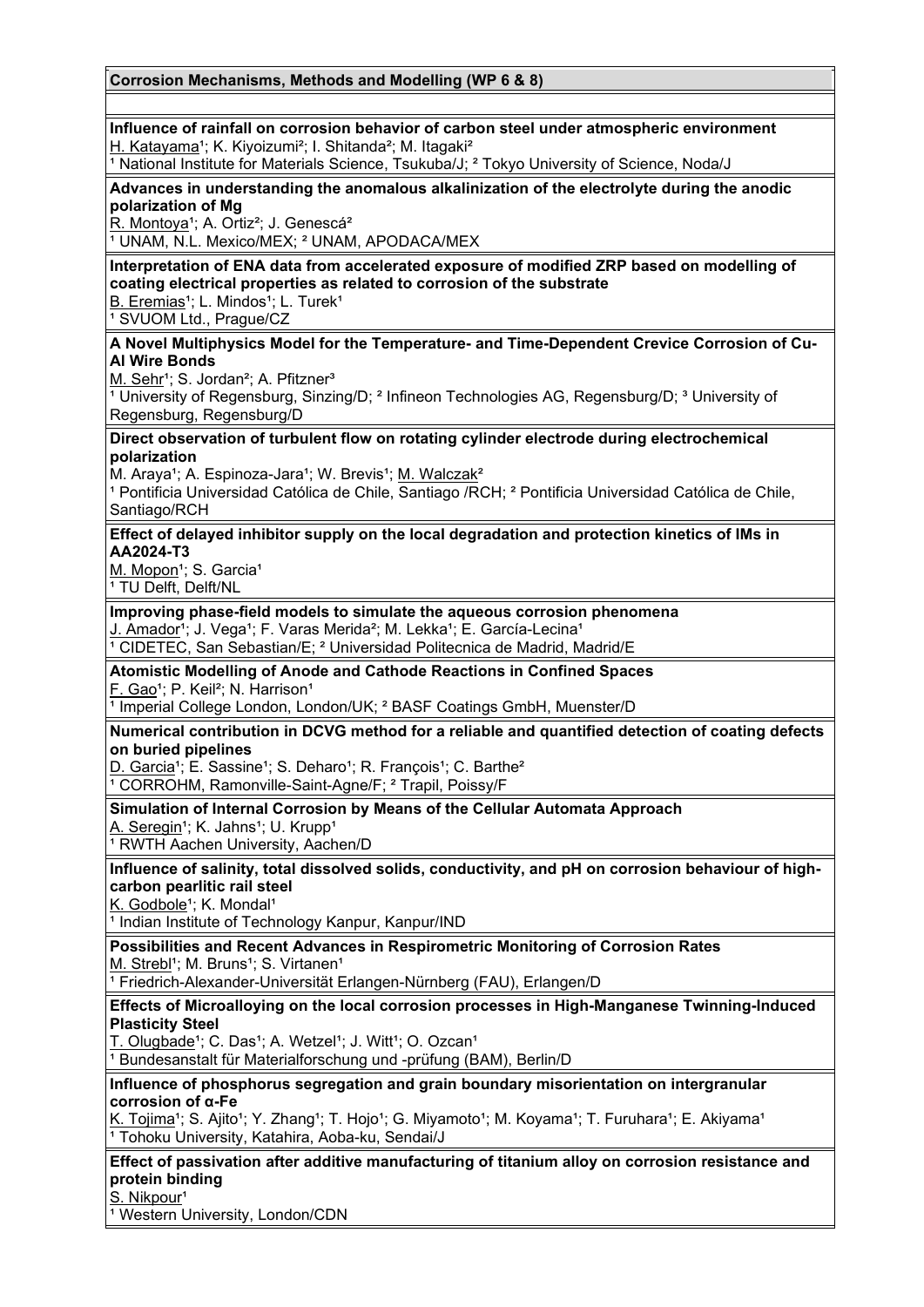### **Corrosion Mechanisms, Methods and Modelling (WP 6 & 8)**

### **Corrosion behavior of Al-based structurally complex alloys**

K. Młynarek-Żak<sup>1</sup>; R. Babilas<sup>1</sup>

<sup>1</sup> Silesian University of Technology, Gliwice/PL

#### **Metal Release of CoCrMo Alloy in Protein-Rich Solutions–Effect of Sliding and Manufacturing Process**

Z. Wei<sup>1</sup>; V. Romanovski<sup>2</sup>; L. Filho<sup>3</sup>; C. Persson<sup>3</sup>; S. Sanaei<sup>4</sup>; M. Atapour<sup>4</sup>; Y. Hedberg<sup>1</sup> <sup>1</sup> University of Western Ontario, London/CDN; <sup>2</sup> University of Virginia, Charlottesville/USA; <sup>3</sup> Uppsala University, Uppsala/S; <sup>4</sup> Isfahan University of Technology, Isfahan/IR

**Corrosion resistance of rapid solidified Al85(Ni,Fe,Cu)10Y5 alloys in 3.5% NaCl solution** R. Babilas<sup>1</sup>; K. Młynarek-Żak<sup>1</sup>; A. Radoń<sup>1</sup>

<sup>1</sup> Silesian University of Technology, Gliwice/PL

**Low Voltage SEM/EDS-analyses of 304 and 347 Stainless Steels Oxidized at 600-800 °C**  J. Juhanoja<sup>1</sup>; T. Nguyen<sup>1</sup>

<sup>1</sup> Top Analytica Ltd, Turku/FIN

**Marine Corrosion (WP 9)**

**Dissolved CO2 effect on SCC of pipeline steels in simulated marine environments** S. Abubakar<sup>1</sup>; S. Mori<sup>1</sup>; J. Sumner<sup>1</sup>; <sup>1</sup> Cranfield University, Bedford/UK

**Efficient of Ti/TiO2/Bi2S3 photoanode for photocathodic protection of 304 stainless steel** N. Allal<sup>1</sup>; A. Abdi<sup>2</sup>; M. Trari<sup>3</sup>

<sup>1</sup> Military Polytechnic School, bordi el bahri /DZ; <sup>2</sup> Polytechnic military school, Algiers/DZ; <sup>3</sup> USTHB, Algiers/DZ

**Corrosion testing in a laboratory container - Corrosion testing with artificial seawater and sediment**

K. Zekhnini<sup>1</sup>; S. Grabowski<sup>1</sup>; Q. Le<sup>1</sup>; A. Burkert<sup>1</sup>; M. Babutzka<sup>1</sup>  $\frac{1}{1}$  Bundesanstalt für Materialforschung und -prüfung (BAM), Berlin/D

**Rapid assessment of corrosion susceptibility of mild steel in simulated splash zone condition** V. Kalikivayi<sup>1</sup>; K. Mondal<sup>2</sup>; S. Singh<sup>2</sup>

<sup>1</sup> Indian Institute of Technology Kanpur, Kapur, Uttar Pradesh, India/IND; <sup>2</sup> Indian Institute of Technology Kanpur, Kanpur/IND

### **Internal corrosion studies of equipment and pipings involved in offshore Power-to-X (PtX) platforms**

S. Sankaran<sup>1</sup>; W. Fürbeth<sup>1</sup>; <sup>1</sup> DECHEMA - Forschungsinstitut, Frankfurt am Main/D

### **Investigation of corrosion of carbon steel under insulation**

J. Edet<sup>1</sup>; T. Green<sup>2</sup>; S. Rov<sup>2</sup>

<sup>1</sup> University of Strathclyde, Montrose Street, Glasgow/UK; <sup>2</sup> University of Strathclyde, Glasgow/UK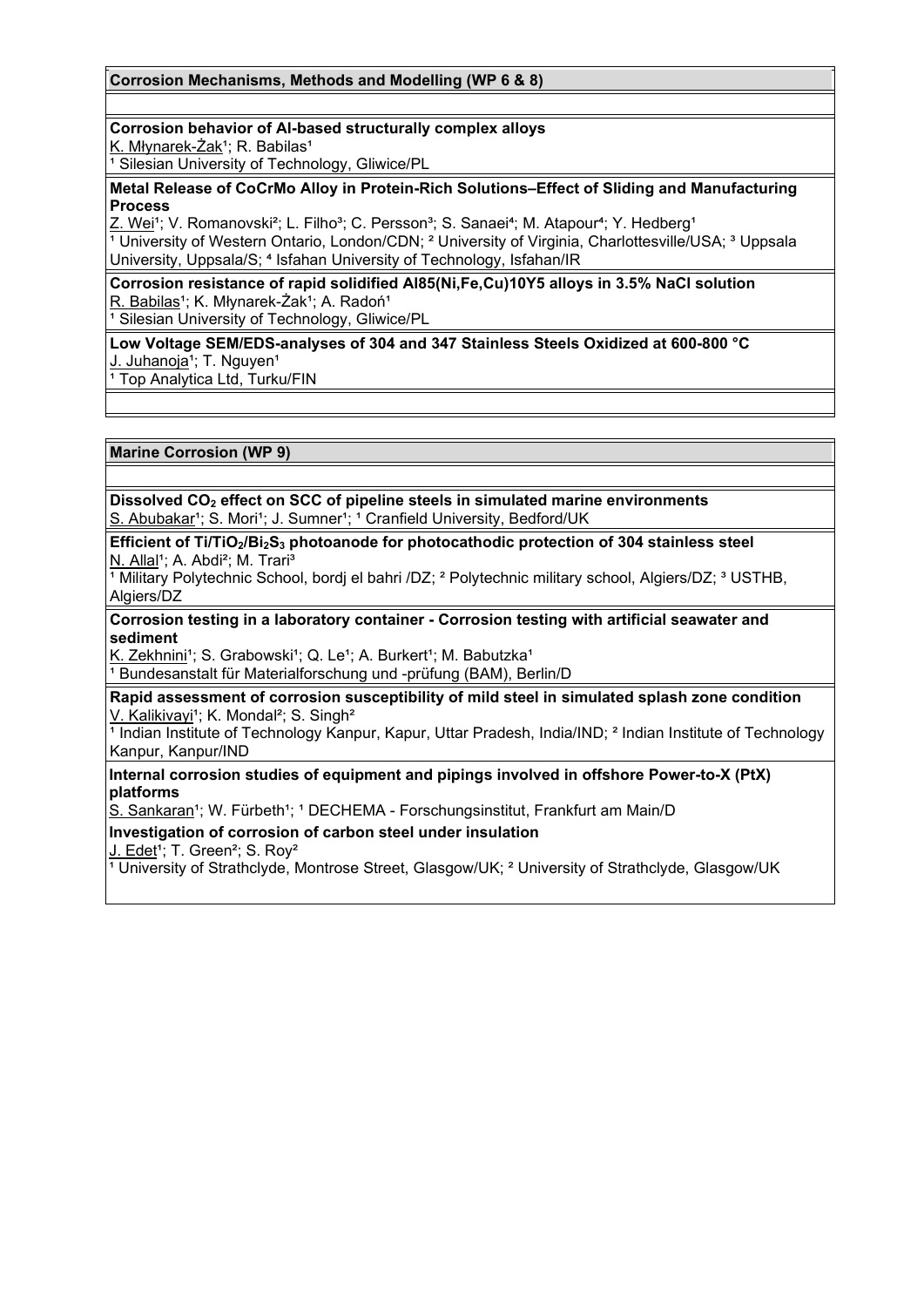### **Microbial Corrosion (WP 10)**

### **Microbiologically influenced corrosion of steel sheet pilings in a Dutch harbor- fast corrosion and unexpected mass loss**

N. Noël-Hermes<sup>1</sup>; M. Salta<sup>1</sup>

<sup>1</sup> Endures B.V., Den Helder/NL

# **Determination of Manganese Oxidizing Bacteria in Aircraft Fuel**

S. Arkan-Ozdemir<sup>1</sup>; M. Ustunturk-Onan<sup>2</sup>; E. Ilhan-Sungur<sup>2</sup>

<sup>1</sup> Istanbul University & Uskudar University, Istanbul/TR; <sup>2</sup> Istanbul University, Istanbul/TR

### **Hierarchical surface texturing in stainless steel as an alternative to prevent biocorrosion in marine environments**

<u>J. Castillo Lagos</u>1; E. Ramos-Moore<sup>2</sup>; G. Pizarro P.<del>'</del>

<sup>1</sup> Pontificia Universidad Católica de Chile, La Florida/RCH; <sup>2</sup> Pontificia Universidad Católica de Chile, Santiago/RCH

### **Pitting corrosion of 316L stainless steel caused by SRB´s in DGR environment**

R. Bureš<sup>1</sup>; J. Stoulil<sup>1</sup>; V. Hlaváčková<sup>2</sup>; D. Dobrev<sup>3</sup>

 $\frac{1}{1}$  University of Chemistry and Technology Prague, Prague/CZ;  $^2$  Technical University of Liberec, Liberec/CZ; ³ ÚJV, Řež/CZ

**The effects of Calcigel bentonite naturally occurring microorganisms on corrosion of cast iron** <u>V. Sushko</u>1; N. Matschiavelli1; T. Wei1; T. Stumpf1; A. Cherkouk1 <sup>1</sup> Helmholtz-Zentrum Dresden - Rossendorf (HZDR) , Dresden/D

**Intersectoral Bridging in the Fragmented Field of Microbiologically Influenced Corrosion** J. Knisz<sup>1</sup>; J. Stoulil<sup>2</sup>

<sup>1</sup> University of Public Service, Baja/H; <sup>2</sup> University of Chemistry and Technology, Prague/CZ

**Anaerobic microbial corrosion of carbon steel under conditions relevant for deep geological repository of nuclear waste**

R. Shrestha<sup>1</sup>; T. Černoušek<sup>2</sup>; J. Stoulil<sup>3</sup>; H. Kovářová<sup>4</sup>; K. Sihelská<sup>5</sup>; R. Špánek<sup>6</sup>; A. Ševců<sup>7</sup>; J. Steinová<sup>8</sup> <sup>1</sup> Technical University of Liberec, Liberec/CZ; <sup>2</sup> Research Center Řež, Husinec-Řež/CZ; <sup>3</sup> University of Chemistry and Technology, Prague/CZ; ⁴ Research Center Řež , Husinec-Řež/CZ; ⁵ Research Center Řež, Husinec-Řež/CZ; • Technical University of Liberec, Liberec/CZ; <sup>7</sup> Technical University of Liberec, Liberec/CZ; ⁸ Technical University of Liberec and Charles University in Prague, Liberec, Prague/CZ

**The Usage Of Dynamic Electrochemical Impedance Spectroscopy In Microbiological Influenced Corrosion Measurement**

E. Kaya<sup>1</sup>; H. Gerengi<sup>2</sup>

<sup>1</sup>3-S Engineering, Turkey/TR; <sup>2</sup> Düzce University, Düzce/TR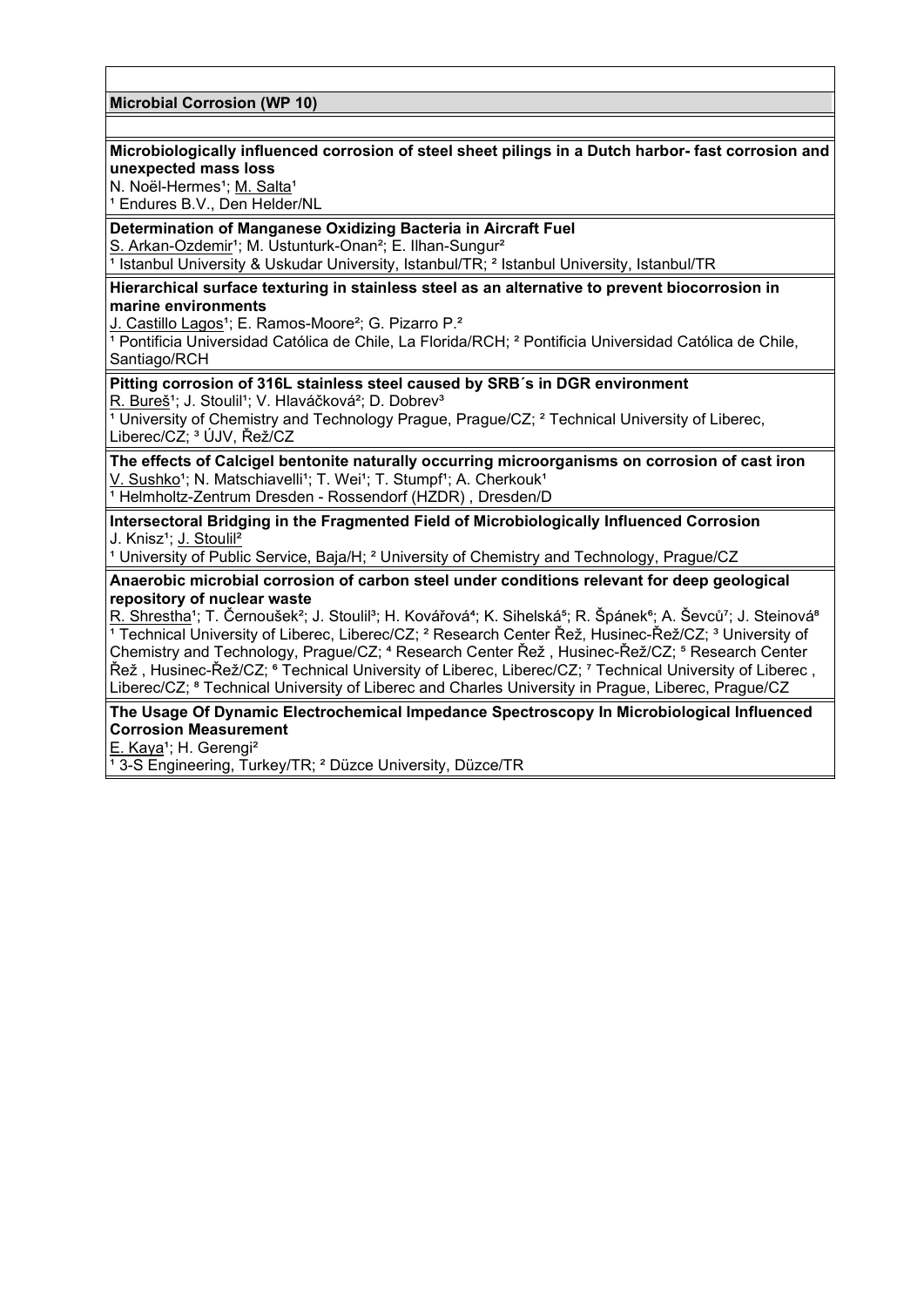### **Corrosion of Steel in Concrete (WP11)**

### **Durability assessment of concrete pipes under cyclic wetting drying environment in semi-arid region of Morocco**

A. Ejbouh<sup>1</sup>; M. Ebn Touhami<sup>2</sup>; A. Ech-chebab<sup>2</sup>; M. Galai<sup>2</sup>

<sup>1</sup> University Ibn Tofail, Kenitra/MA; <sup>2</sup> Ibn Tofaïl University, Kenetra/MA

**Corrosion of embedded steel in alkaline activated mortars manufactured from slag**

A. Bautista<sup>1</sup>; S. Shagñay<sup>1</sup>; I. Ramon<sup>1</sup>; F. Velasco<sup>1</sup>; M. Torres-Carrasco<sup>1</sup>

1 Universidad Carlos III de Madrid, Leganes/E

# **Licorice extract as corrosion inhibitor in mortar**

R. Naderi<sup>1</sup>; A. Bautista<sup>2</sup>; S. Shagñay<sup>2</sup>; M. Torres-Carrasco<sup>2</sup>; F. Velasco<sup>2</sup> <sup>1</sup> University of Tehran, Tehran/IR; <sup>2</sup> Universidad Carlos III de Madrid, Leganes/E

**Impact of electromigration treatment on chloride binding properties of cement** M. Reiser<sup>1</sup>; M. Kouril<sup>2</sup>; F. Bayer<sup>1</sup>; S. Msallamova<sup>1</sup>

 $\frac{1}{1}$  University of Chemistry and Technology, Prague, Prague/CZ; <sup>2</sup> University of Chemistry and Technology, Praha/CZ

**Corrosion propagation: comparison of electrochemical and mass loss measurements**

F. Bolzoni<sup>1</sup>; S. Beretta<sup>2</sup>; M. Diamanti<sup>2</sup>; A. Brenna<sup>2</sup>; M. Ormellese<sup>2</sup>; M. Pedeferri<sup>2</sup> <sup>1</sup> Politecnico di Milano, Milano/I;<sup>2</sup> Politecnico di Milano, Milano/I

**Evaluation of environmentally friendly inhibitor behavior in alkaline solution simulating the interstitial concrete electrolite by electrochemical techniques** M. Martins<sup>1</sup>; J. Tonholo<sup>2</sup>; S. Berger Uchoa<sup>3</sup>

<sup>1</sup> Institute Federal of Alagoas, Ponta Verde/BR; <sup>2</sup> UFAL, Brazil, Maceió/BR; <sup>3</sup> UFAL, Brazil, Maceió/BR

# **Application of a reinforcement anode on an historical building**

X. Hallopeau<sup>1</sup>; E. Marie-Victoire<sup>2</sup>; C. Annede-Villeau<sup>3</sup>

 $\frac{1}{2}$  SECCO Corrosion Consulting, Vélizy-Villacoublay/F; <sup>2</sup> Sorbonne Universités, Champs-sur-Marne/F; <sup>3</sup> Freyssinet International & Cie, Rueil-Malmaison/F

#### **Investigation of the effect of fuel ageing and corrosion in oxymethylene ether (OME)** M. Irawan-Pieperhoff<sup>1</sup>

<sup>1</sup> OWI Science for Fuels gGmbH, Herzogenrath/D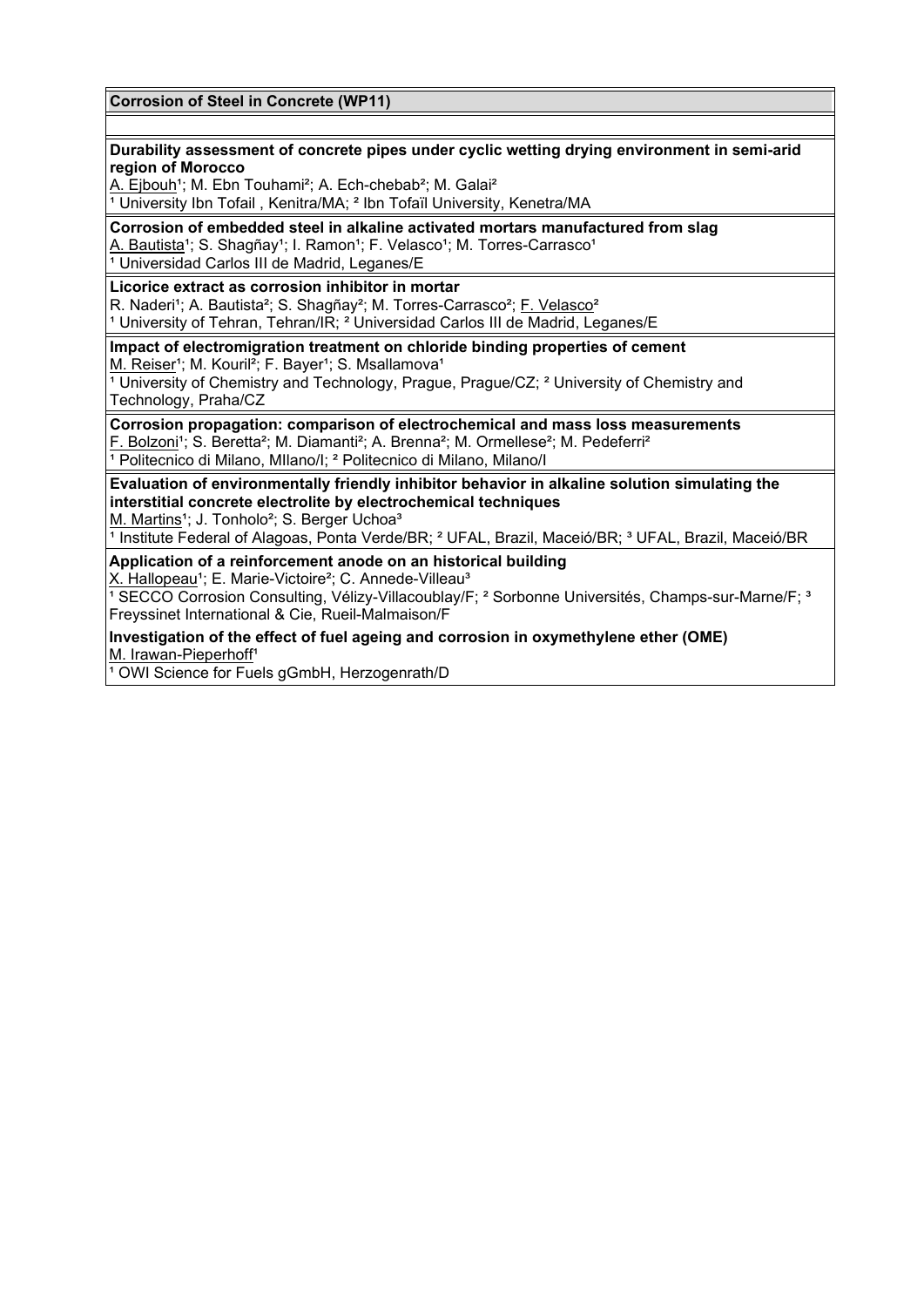# **Corrosion in Oil and Gas Production (WP 13) Appraising the effect of cooling rates during solutioning on the long term corrosion and pitting resistance of SLM Inconel 718 alloy** M. Siddiqui<sup>1</sup>; M. Abdelgadir<sup>1</sup>; A. Adesina<sup>1</sup>; <sup>1</sup> King Fahd University of Petroleum and Minerals, Dhahran/SAR **Effects of surface roughness on anaerobic marine biofilm formation and microbiologicallyinfluenced corrosion of UNS G10180 carbon steel** L. Jones<sup>1</sup>; M. Salta<sup>2</sup>; T. Skovhus<sup>3</sup>; K. Thomas<sup>4</sup>; T. Illson<sup>4</sup>; J. Wharton<sup>1</sup>; J. Webb<sup>1</sup> **Extracts**, we cannot controlled the UK; <sup>2</sup> University of Portsmouth, Portsmouth/UK; <sup>3</sup> VIA University College, Horsens/DK; <sup>4</sup> DNV - Energy Systems, Loughborough/UK **Effect of building orientation on corrosion kinetics and mechanism of 3D printed AlSi10Mg alloy in saline medium** A. Meroufel<sup>1</sup>; C. Linders<sup>1</sup>; A. Gordon<sup>1</sup>; <sup>1</sup> RISE, Kista/S **Anticorrosive and Persistency Properties of Arabian Crude Oils** L. AlSharif<sup>1</sup>; C. Canto Maya<sup>1</sup>; <sup>1</sup> Saudi Aramco Oil Company, Dhahran/SAR **Optimization of Extraction Conditions for Production of Halophyte-based Biocides for Microbiologically Influenced Corrosion (MIC) Mitigation** J. Stein<sup>1</sup>; T. Chaturvedi<sup>1</sup>; T. Skovhus<sup>2</sup>; M. Thomsen<sup>1</sup> <sup>1</sup> Aalborg University, Esbierg/DK; <sup>2</sup> VIA University College, Horsens/DK **Design a three-phase corrosion inhibitors test lab set used to protect from internal corrosion of sour gas transmission pipelines** N. Azimzadeh<sup>1</sup>; E. Roavaei<sup>2</sup> <sup>1</sup> Amirkabir University of Technology, Tehran/IR; <sup>2</sup> Bam Farayand System, Tehran/IR **Acoustic Emission Sensing for Early Damage Detection and Localization In Pressurized Vessels** M. Alerwi<sup>1</sup>; C. Canto Maya<sup>2</sup>; <sup>1</sup> Saudi Aramco, Dhahran Saudi Arabia/SAR: <sup>2</sup> Saudi Aramco, Dharan/SAR **Mechanistic understanding of the effect of initial microstructure of low-alloy carbon steel on its CO2-corrosion resistance in simulated formation water chemistry** K. Gupta<sup>1</sup>; S. Haratian<sup>1</sup>; A. Larsson<sup>2</sup>; G. Abbondanza<sup>2</sup>; E. Lundgren<sup>2</sup>; R. Ambat<sup>1</sup>  $\overline{1}$  Technical University of Denmark, Kgs. Lyngby/DK;  $\overline{2}$  Lund University, Lund/S **The research on corrosion resistance of oil and gas line pipes in CO2-containing environment using electrochemical techniques** O. Vavilova<sup>1</sup>; I. Pyshmintsev<sup>1</sup>; A. Maltseva<sup>1</sup>; E. Mansurova<sup>1</sup>; <sup>1</sup> TMK R&D, Moscow/RUS **The influence of hydrogen sulfide concentration on the corrosion and hydrogenation of steel 07Cr18Ni6** C. Vasyliv<sup>1</sup>; M. Khoma<sup>1</sup>; M. Chuchman<sup>1</sup>; B. Datsko<sup>1</sup>; N. Ratska<sup>1</sup>; H. Pokhmurska<sup>4</sup> <sup>1</sup> Karpenko Physico-Mechanical Institute of the NAS of Ukraine, Lyiv/UA; <sup>4</sup> TU Chemnitz /D **Active-passive characteristics of Stainless Steel 316L manufactured using selective laser melting** D. Narayanan<sup>1</sup>; L. Chen<sup>1</sup>; B. Mansoor<sup>2</sup>; R. Case<sup>1</sup>; H. Castaneda<sup>1</sup> <sup>1</sup> Texas A&M University, College Station/USA; <sup>2</sup> Texas A&M University at Qatar, Ar-Rayyan/Q **Gis-based methodology for the prediction of areas of oil spill on the soil surface** E. Vera Lopez<sup>1</sup>; O. Daza<sup>2</sup>; Y. Pineda<sup>2</sup>; <sup>1</sup> Universidad Pedagógica y Tecnologica de Colombia, Combita/CO; ² Universidad Pedagógica y Tecnologica de Colombia, Tunja/CO **Influence of CeCl3 on the inhibitory activity of imidazoline-based corrosion inhibitor** G. Bilić<sup>1</sup>; T. Borko<sup>2</sup>; <sup>1</sup> University of Zagreb, Faculty of Mining, Geology and Petroleum Engineering, Zagreb/HR; ² INA, d.d., Zagreb/HR **Influence of Micro-Alloying Elements Upon the CO**₂ **Preferential Weld Corrosion Rate of Carbon Steel** J. L. Cardoso<sup>1</sup>; Z. Panossian<sup>2</sup>; B. B. Andrade<sup>1</sup>; M. Henrique<sup>1</sup>; R. S. Marques<sup>1</sup>; P. Zumpano Jr<sup>3</sup>; I. P. Baptista<sup>4</sup> <sup>1</sup> FIPT Foundation for support of the Institute for Technological Research, São Paulo/BR; <sup>2</sup> IPT Institute for Technological Research, São Paulo/BR; <sup>3</sup> Petrobras, São José dos Campos/BR; <sup>4</sup> Petrobras, Rio de Janeiro/BR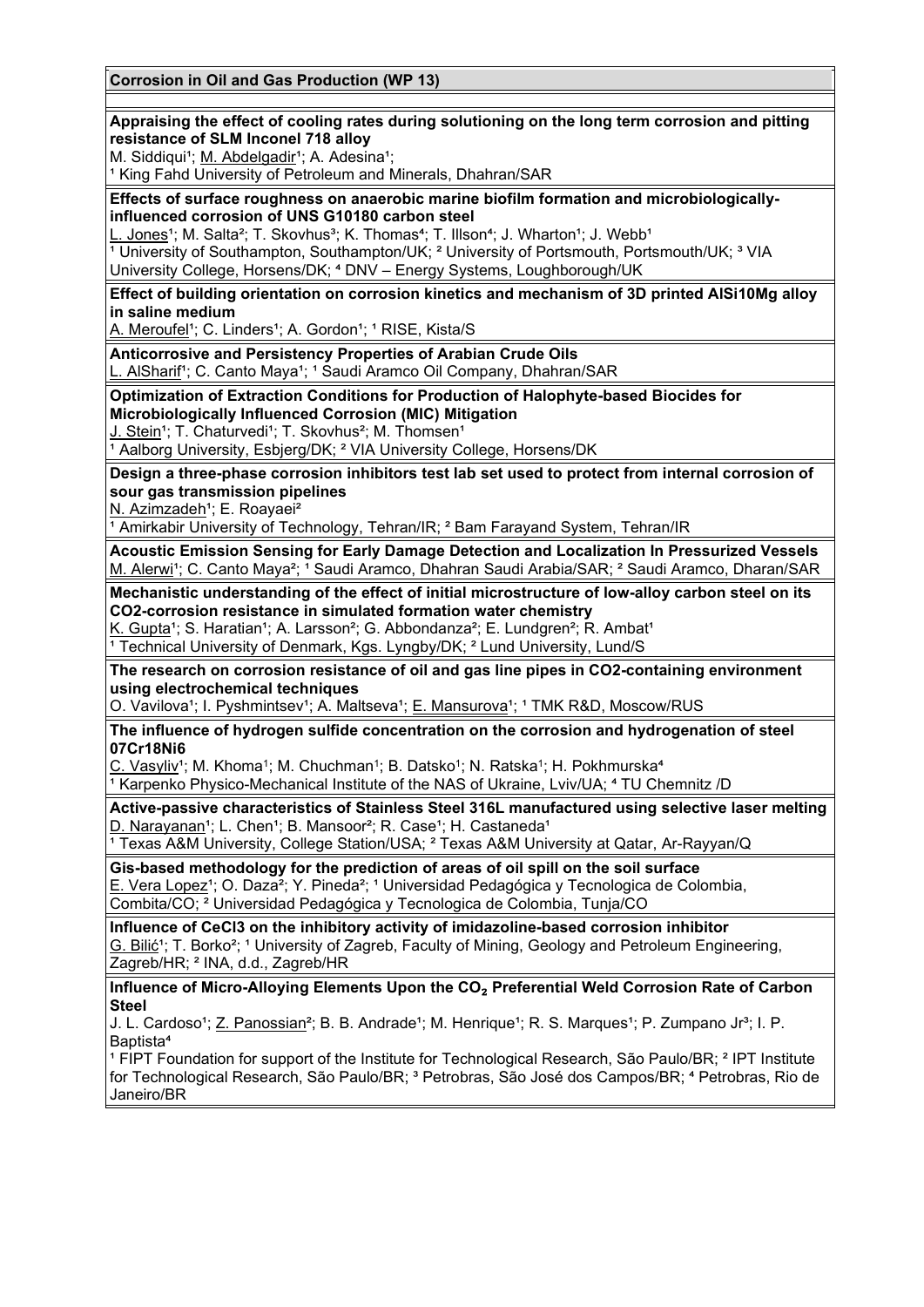# **Coatings (WP 14) Microstructure and corrosion resistance of Hf-coated Mg alloy after thermal oxidation treatment** Z. Wang<sup>1</sup> <sup>1</sup> Xiamen University, Xiamen/CN **The effect of Sn Addition on a Zn-Al-Mg Alloy** P. Gogola<sup>1</sup>; Z. Gabalcová<sup>1</sup>; M. Kusý<sup>1</sup> <sup>1</sup> Slovak University of Technology, Trnava/SK **DIGICOAT: EIS and FTIR data analysis for protective coatings** A. Gutierrez<sup>1</sup>; A. Ruesca<sup>1</sup> 1 Survey and Foresee Technologies SLL, Las Palmas de Gran Canaria/E **Control of the degradation rate and corrosion resistance of ZK60 magnesium alloy by coating via HiPIMS and SolGel** A. Claver Alba<sup>1</sup>; I. Zalakain<sup>1</sup>; I. Fernández<sup>2</sup>; J. Santiago<sup>2</sup>; I. Quintana<sup>3</sup>; L. Mendizabal<sup>3</sup>; J. García<sup>1</sup>  $\overline{1}$  Institute for Advanced Materials and Mathematics (INAMAT2), Universidad Pública de Navarra (UPNA), Pamplona/E; <sup>2</sup> Nano4Energy SL, Madrid/E; <sup>3</sup> Fundación Tekniker, Eibar/E **Effect of Fluoride based additives on the Biodegradability of anodized Magnesium AZ31 alloy** Z. Ur Rehman<sup>1</sup> <sup>1</sup> Changwon National University, Changwon/ROK **Flash Plasma Electrolytic Oxidation of an Additively Manufactured Al-Si alloy** M. Mohedano<sup>1</sup>; E. Lopez<sup>1</sup>; R. Del Olmo<sup>2</sup>; E. Matykina<sup>1</sup>; R. Arrabal<sup>1</sup> <sup>1</sup> University Complutense of Madrid, Madrid/E;  $^2$  Military University of Technology, Warsaw/PL **The role of processing parameters of PEO treatment in terms of degradation mechanisms of magnesium alloys** D. Kajánek<sup>1</sup>; L. Trško<sup>1</sup>; Z. Florková<sup>1</sup>; V. Knap<sup>1</sup> <sup>1</sup> University of Žilina, Žilina/SK **Increasing the corrosion resistance of AZ91 magnesium alloy by plasma electrolytic oxidation** M. Štrbák<sup>1</sup>; B. Hadzima<sup>2</sup>; J. Sovík<sup>3</sup> <sup>1</sup> University of Žilina, Žilina/SK; <sup>2</sup> University of Žilina Research Centre, Žilina/SK; <sup>3</sup> University of Žilina, Martin/SK **Enhancing corrosion resistance on magnesium alloy EV31 by PEO process** V. Knap<sup>1</sup>; B. Hadzima<sup>2</sup>; M. Štrbák<sup>2</sup>; V. Obertová<sup>2</sup> <sup>1</sup> University of Zilina, Príbovce/SK; <sup>2</sup> University of Žilina, Zilina/SK **Zr-Mo-Mn Conversion Coating as a Sealing Option to AA2024-T3 Anodized Layers** J. Salles Pinheiro<sup>1</sup>; J. Zoppas Ferreira<sup>1</sup>

<sup>1</sup> UFRGS, Porto Alegre/BR

### **Plasma Electrolytic Oxidation (PEO) for Production of High-Performance Coatings on Ti-Al Intermetallic Compounds**

K. Munassar<sup>1</sup>; B. Mingo<sup>1</sup>; A. Yerokhin<sup>2</sup>

<sup>1</sup> University of Manchester, Manchester/UK; <sup>2</sup> University of Manchester, Manchester /UK

# **Fabrication of Novel Hybrid Sol-Gel/Urethane Coatings for the Protection of Mild Steel Substrate against Corrosion in the Saline Medium**

R. Suleiman<sup>1</sup>; B. Alkhuraim<sup>1</sup>

<sup>1</sup> King Fahd University of Petroleum & Minerals (KFUPM), Dhahran/SAR

**Sealing of Anodized Aluminum Alloy by Acrylic Acid Polymerization**

A. Dąbrowski<sup>1</sup>; Z. Buczko<sup>1</sup>

1 Łukasiewicz Research Network, Warsaw/PL

**Physical and tribological properties of infrared dried coatings**

I. Cindrić<sup>1</sup>; I. Stojanovic<sup>1</sup>; L. Turkali<sup>1</sup>; I. Juraga<sup>1</sup>; D. Rakela Ristevski<sup>2</sup>

<sup>1</sup> Faculty of Mechanical Engineering and Naval Architecture, Zagreb/HR; <sup>2</sup> Končar Steel Structures Inc., Zagreb/HR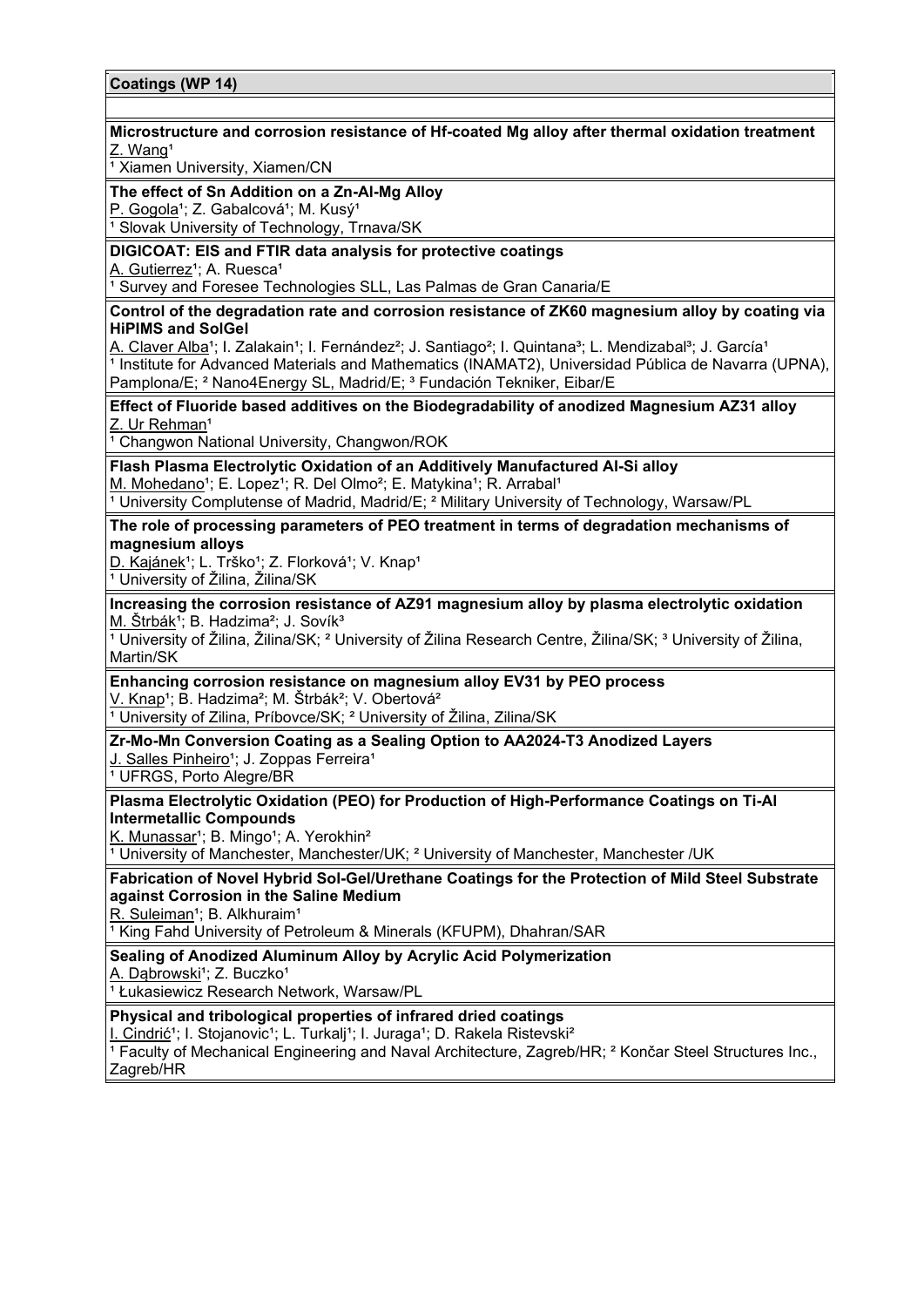#### **Surface alteration of TiO2 nanoparticles with trimethylopropane and its influence on castor seed oil-PECH triol blend based polyurethane systems**

T. Siyanbola<sup>1</sup>; A. Ajayi<sup>2</sup>; G. Onipede<sup>3</sup>; T. Adebusuyi<sup>2</sup>; E. Sodiya<sup>4</sup>; N. N.A. Ndukwe<sup>5</sup>; R. Narayan<sup>6</sup> <sup>1</sup> Covenant University, Agege/NGR; <sup>2</sup> Augustine University, Ilara-Epe, Lagos State/NGR; <sup>3</sup> Augustine University, , Ilara-Epe, Lagos State/NGR; <sup>4</sup> Mountain-Top University, Ibafo, Ogun State/NGR; <sup>5</sup> Mountain-Top University,, Ibafo, Ogun State/NGR; <sup>6</sup> Indian Institute of Chemical Technology, Hyderabad 500 007, India, Hyderabad/IND

#### **Anticorrosion performance of combined fluorine-containing composite coatings on AMg3 aluminum alloy**

S. Sinebryukhov<sup>1</sup>; V. Egorkin<sup>1</sup>; I. Vyaliy<sup>1</sup>; A. Gnedenkov<sup>1</sup>; S. Gnedenkov<sup>1</sup> <sup>1</sup> Institute of Chemistry, Vladivostok/RUS

**Influence of Hydrogel Coatings on Corrosion and Fatigue of Iron in Simulated Body Fluid** J. Huang<sup>1</sup>; M. Voigt<sup>1</sup>; S. Wackenrohr<sup>2</sup>; C. Ebbert<sup>1</sup>; A. Keller<sup>1</sup>; H. Maier<sup>2</sup>; G. Grundmeier<sup>1</sup> <sup>1</sup> Paderborn University, Paderborn/D; <sup>2</sup> Leibniz Universität Hannover, Garbsen/D

### **Efficient coating process using robots and water-based coating material**

Š. Jurišić<sup>1</sup>; I. Stojanovic<sup>1</sup>; V. Šimunović<sup>1</sup>; M. Kurtela<sup>1</sup>; V. Alar<sup>1</sup>; M. Bilmez<sup>2</sup>  $\overline{1}$  Faculty of Mechanical Engineering and Naval Architecture, Zagreb/HR;  $\overline{2}$  Ember Kamin d.o.o., Velika/HR

### **Self-assembled monolayers of phosphonic acids for improved bronze protection by polyurethane coating**

N. Carek<sup>1</sup>; D. Mikic<sup>1</sup>; A. Kapitanovic<sup>1</sup>; H. Otmacic Curkovic<sup>1</sup>

<sup>1</sup> Faculty of Chemical Engineering and Technology, University of Zagreb, Zagreb/HR

**Poly-aminoindoles as alternative coatings against corrosion: Electrochemical study in simulated seawater**

E. Castañeda<sup>1</sup>; J. Armijo<sup>1</sup>; I. Vargas<sup>1</sup>

<sup>1</sup> Pontificia Universidad Católica de Chile, Santiago/RCH

#### **The impact of bioactive coatings on bone implants corrosion**

D. Bielić<sup>1</sup>; M. Finšgar<sup>1</sup>

<sup>1</sup> Faculty of chemistry and chemical engineering, Maribor/SLO

**Modified epoxy coatings on cast iron**

M. Kurtela<sup>1</sup>; V. Šimunović<sup>1</sup>; V. Alar<sup>1</sup>; M. Samardžija<sup>2</sup>

<sup>1</sup> Faculty of Mechanical Engineering and Naval Architecture, University of Zagreb, Zagreb/HR; <sup>2</sup> Faculty of Mining-Geology-Petroleum Engineering, University of Zagreb, Zagreb/HR

**Ultrasonically enhanced cerium based conversion chemistry for the corrosion protection of aluminum alloys**

L. Ruhm<sup>1</sup>; P. Vieth<sup>1</sup>; G. Grundmeier<sup>1</sup>

<sup>1</sup> Paderborn University, Paderborn/D

**Cost effective sealing of porous PEO coating on AZ31 magnesium alloy by removable water and oil based preservatives**

F. Pastorek<sup>1</sup>; M. Štrbák<sup>1</sup>; B. Hadzima<sup>1</sup>; J. Pastorková<sup>1</sup>

<sup>1</sup> University of Žilina, Žilina/SK

**Effect of Laser Surface Melting on the Corrosion Resistance of Adhesive/Al 7075 Alloy Interfaces** P. Vieth<sup>1</sup>; C. Weinberger<sup>1</sup>; M. Tiemann<sup>1</sup>; G. Grundmeier<sup>1</sup>

<sup>1</sup> Universität Paderborn, Paderborn/D

**Fabrication and characterisation of additive manufactured Ti-6Al-4V parts by laser powder bed fusion (L-PBF) technique**

N. Godja<sup>1</sup>

<sup>1</sup> CEST Konpetenzzentrum für elektrochemische Oberflächentechnologie GmbH, Wiener Neustadt/A

**Development of an innovative quasi-ceramic layer for the hot forming of galvanized medium manganese steels with variable strengths**

A. Anthes<sup>1</sup>; W. Fürbeth<sup>1</sup>

<sup>1</sup> DECHEMA - Forschungsinstitut, Frankfurt am Main/D

**Hybrid PEO/sol-gel coatings loaded with Ce for corrosion protection of AA2024**

E. Lopez<sup>1</sup>; R. Del Olmo<sup>2</sup>; M. Mohedano<sup>1</sup>; E. Matykina<sup>1</sup>; R. Arrabal<sup>1</sup>

<sup>1</sup> Universidad Complutense de Madrid, Madrid/E; <sup>2</sup> Military University of Technology, Warsaw/PL

**Synthesis of zirconia nanocontainers and use in epoxy coatings to develop self-healing abilities** B. Pereira da Silva<sup>1</sup>; I. Vieira Aoki<sup>1</sup>

<sup>1</sup> Universidade de São Paulo, São Paulo/BR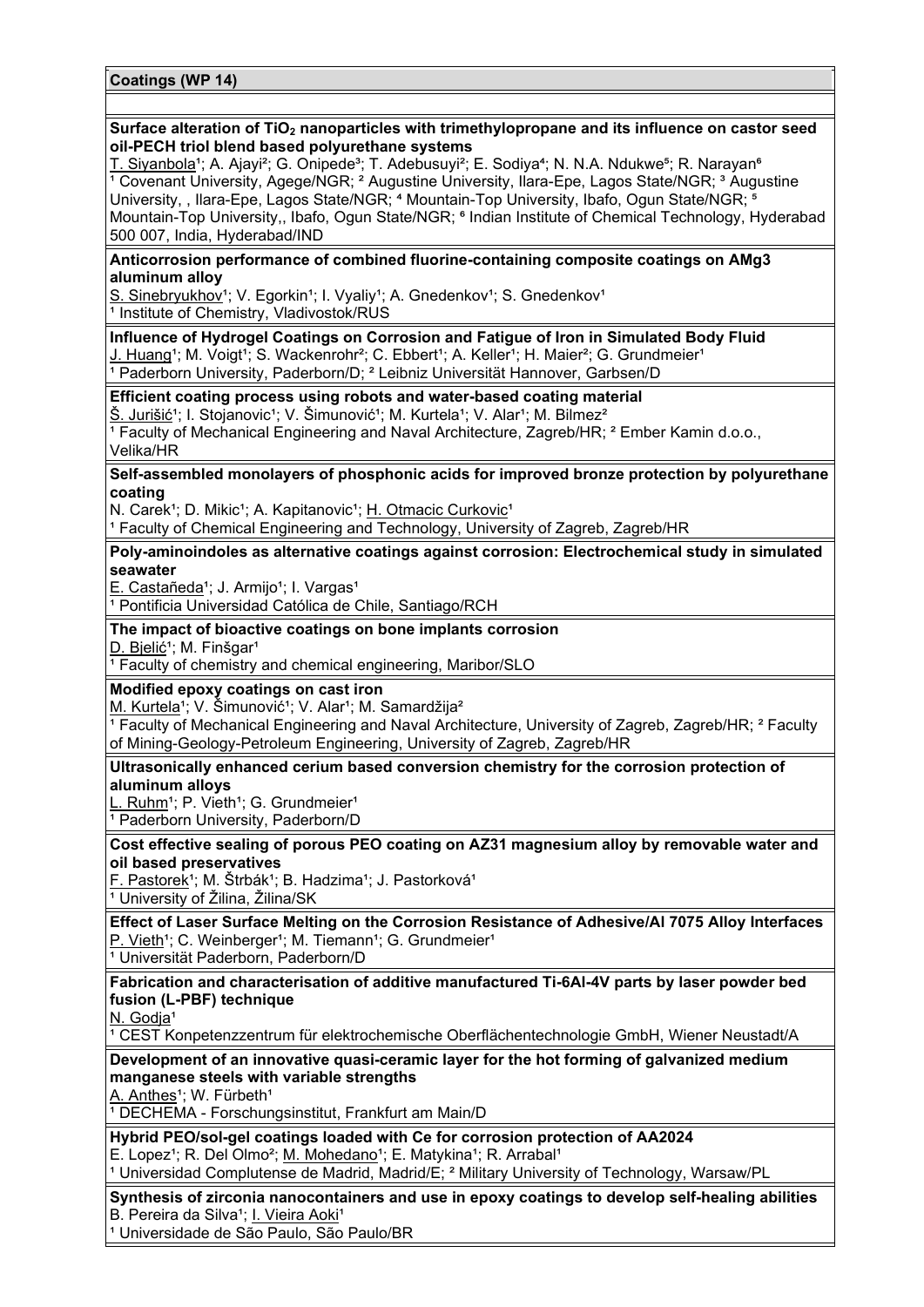**Coatings (WP 14)**

### **Aluminium alloy corrosion inhibition by two-stage modified zeolite**

S. Korniy<sup>1</sup>; I. Zin<sup>1</sup>; L. Kwiatkowski<sup>2</sup>; M. Danyliak<sup>3</sup>; O. Khlopyk<sup>1</sup>

<sup>1</sup> Karpenko Physico-Mechanical Institute of NAS of Ukraine, Lviv/UA; <sup>2</sup> Łukasiewicz Research Network -Institute of Precision Mechanics, Warsaw/PL; <sup>3</sup> Karpenko Physico-Mechanical Institute of NAS of Ukraine, Lviv/UA

### **Evolution in microstructure, wear, corrosion, and tribocorrosion behavior of Mo- containing highentropy alloy coatings fabricated by laser**

Y. Fu<sup>1</sup>; C. Du<sup>1</sup>; X. Li<sup>1</sup>

<sup>1</sup> University of Science and Technology Beijing, Beijing/CN

### **ZnO-based nanostructured electrodes for biosensors: Corrosion behavior in Ringer's physiological solution**

K. Aleksić<sup>1</sup>; A. Stankovic<sup>1</sup>; I. Stojkovic Simatovic<sup>2</sup>; S. Markovic<sup>1</sup>

<sup>1</sup> Serbian Academy of Sciences and Arts, Belgrade/SRB; <sup>2</sup> University of Belgrade, Belgrade/SRB

**Erosion Resistance of TiAlN Coatings for Aerospace Applications**

Z. Kara<sup>1</sup>; S. Ozerinc<sup>1</sup>

 $\overline{1}$  Middle East Technical University, Ankara/TR

**Microstructure, mechanical properties, and corrosion resistance of (TiTaZrNb)Nx High Entropy Nitride Coatings: Influence of nitrogen content and bias voltage**

G. Bejarano Gaitán<sup>1</sup>; M. Grisales<sup>1</sup>; F. Bolívar<sup>1</sup>

<sup>1</sup> Universidad de Antioquia, Medellín/CO

**Assessment of the Antibiofilm Performance of Chitosan-Based Surfaces in Marine Environments** M. Lima<sup>1</sup>; L. Gomes<sup>1</sup>; M. Romeu<sup>1</sup>; J. Valcarcel<sup>2</sup>; J. Vázquez<sup>2</sup>; M. Cerqueira<sup>3</sup>; L. Pastrana<sup>3</sup>; A. Bourbon<sup>3</sup>; E. Jong<sup>4</sup>; J. Sjollema<sup>4</sup>; F. Mergulhão<sup>1</sup>

<sup>1</sup> Faculty of Engineering of University of Porto, Porto/P; <sup>2</sup> Instituto de Investigaciones Marinas, Vigo/E; <sup>3</sup> International Iberian Nanotechnology Laboratory, Braga/P; <sup>4</sup> University Medical Center Groningen, Groningen/NL

### **Corrosion in the Refinery and Petrochemistry Industry (WP 15)**

# **Microbially assissted corrosion in crude oil distribution network**

V. Šefl<sup>1</sup>; R. Shrestha<sup>2</sup>; A. Ševců<sup>2</sup>

<sup>1</sup> University of Chemistry and Technology, Kralupy nad Vltavou/CZ; <sup>2</sup> Technical University of Liberec, Liberec/CZ

### **Cathodic Protection (WP 16)**

Petrochina, Xi'an/CN

**25 Years of Downhole Casing Cathodic Protection Experience at Low Permeability Oilfield** Q. Li<sup>1</sup>; B. Chen<sup>2</sup>; H. Liu<sup>1</sup>; M. Zheng<sup>1</sup>; L. Yang<sup>1</sup>; X. Wang<sup>1</sup>; Y. Sun<sup>1</sup> <sup>1</sup> Changging Oilfield Branch Company, Petrochina, Xi'an /CN; <sup>2</sup> Changging Oilfield Branch Company,

**Automotive Corrosion (WP 17)**

**Corrosion-induced hydrogen absorption and embrittlement of Ultra-high-strength steel with Znbased coatings in neutral aqueous conditions** H. Bang<sup>1</sup>; J. Park<sup>1</sup>; Y. Park<sup>1</sup>; S. Jung<sup>2</sup>; S. Kim<sup>1</sup>

<sup>1</sup> Sunchon National University, Suncheon/ROK; <sup>2</sup> Hyundai Steel, DangJin/ROK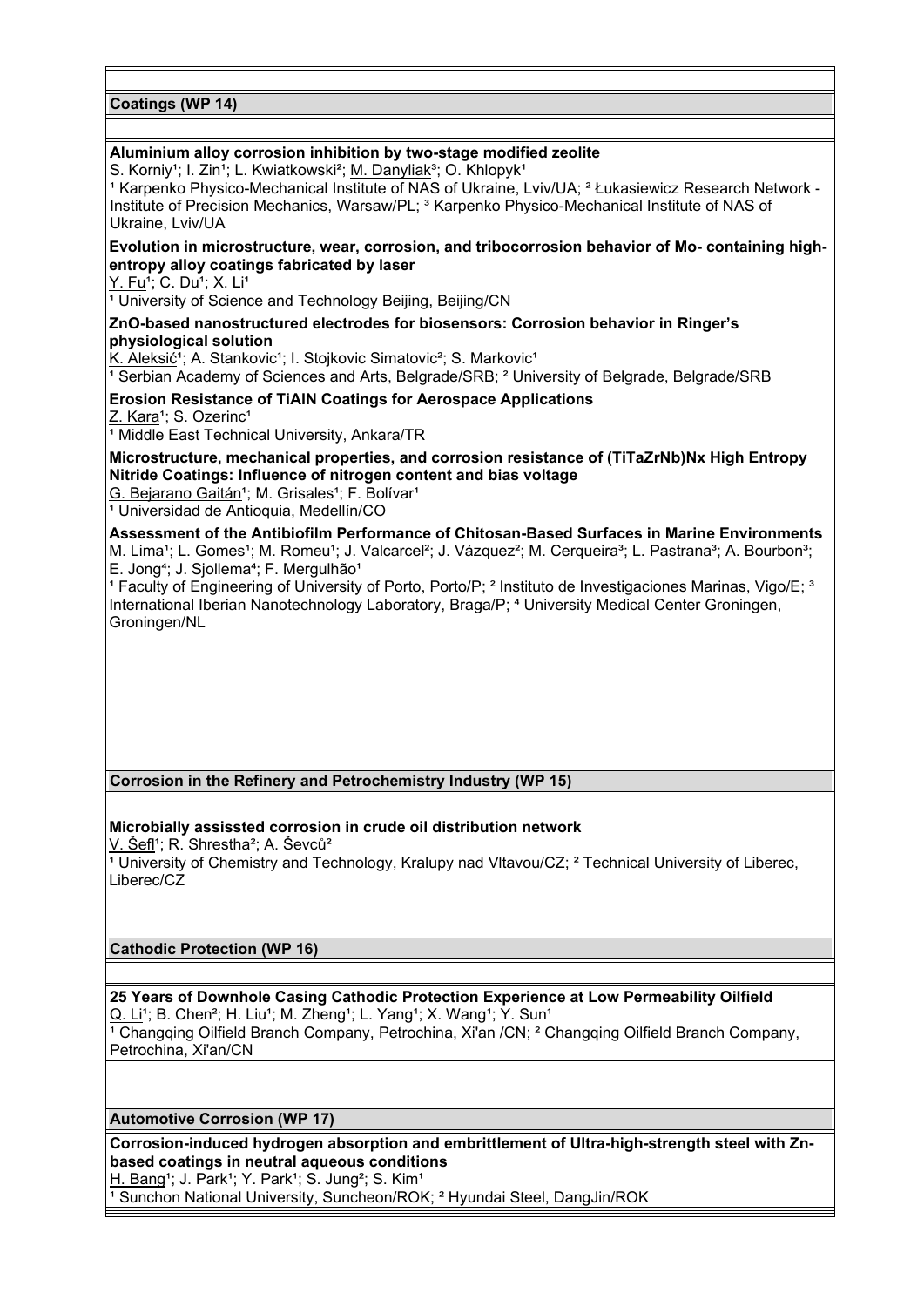**Tribo-Corrosion (WP 18)**

#### **Improvement of the tribocorrosion properties of tungsten carbide (WC-Co) samples coated via PVD**

J. García<sup>1</sup>; A. Claver Alba<sup>1</sup>; M. Marqués<sup>1</sup>; E. Almandoz<sup>2</sup>; J. Fernandez de Ara<sup>2</sup>; J. Fernández Palacio<sup>2</sup> <sup>1</sup> Institute for Advanced Materials and Mathematics (INAMAT2), Universidad Pública de Navarra (UPNA), Pamplona/E; ² Centre of Advanced Surface Engineering (AIN), Cordovilla/E

### **Laser Cladded NiTi coatings on the Magnesium Alloy Substrate With the Intermediated Aluminum Layer**

Y. Yang<sup>1</sup>

<sup>1</sup> Harbin Engineering University, Harbin/CN

### **Galvanic corrosion between Ti and CoCrMo alloy in human synovial fluids**

Y. Bao<sup>1</sup>; A. Muñoz<sup>1</sup>; S. Mischler<sup>1</sup>

 $\overline{1}$  EPFL, Lausanne/CH

### **Corrosion of Polymer Materialsb(WP 19)**

**Anticorrosion composite coatings formed on magnesium alloys by impregnation of the PEOlayers with fluoroorganic compounds**

S. Gnedenkov<sup>1</sup>; D. Mashtalyar<sup>1</sup>; S. Sinebryukhov<sup>1</sup>; I. Imshinetskiy<sup>1</sup>; K. Nadaraia<sup>1</sup>; A. Gnedenkov<sup>1</sup> <sup>1</sup> Institute of Chemistry, Far Eastern Branch of the Russian Academy of Sciences, Vladivostok/RUS

# **Sol-Rec2 Case Study: Assessment of Corrosion Behaviour of Aluminium and Degradation of Polymers During Delamination of Multi-Material Packaging Systems**

B. Syrek-Gerstenkorn<sup>1</sup>

<sup>1</sup> University of Leicester, Leicester/UK

### **Corrosion and Corrosion Protection of Drinking Water Systems (WP 20)**

### **Long-term corrosion monitoring: A prediction tool using the "SOCORRO" system**

B. Karabulut<sup>1</sup>; B. Verhoeven<sup>1</sup>; G. Potters<sup>2</sup>; S. Gelareh<sup>3</sup>; R. Dewil<sup>1</sup>; B. Rossi<sup>4</sup>  $\frac{1}{2}$  KU Leuven, Sint-Katelijne-Waver/B;  $^2$  Antwerp Maritime Academy, Antwerp/B;  $^3$  University of Artois, Béthune/F; <sup>4</sup> University of Oxford, Oxford/UK

**New process for interior pipe rehabilitation with environmentally friendly coating materials** H. Jost<sup>1</sup>; R. Feser<sup>1</sup>; E. Tarfeld<sup>1</sup>; H. Blache<sup>1</sup>; D. Kovoussoglou<sup>1</sup>; T. Tillmann<sup>1</sup>; D. Mollenhauer<sup>2</sup>; S. Grahammer²; N. Gräßle²

<sup>1</sup> Fachhochschule Südwestfalen, Iserlohn/D; <sup>2</sup> Fa. Warnecke&Böhm, Schliersee/D

## **Corrosion of Archaeological and Historical Artefacts (WP 21)**

**Restoration of iron supporting structure of historic suspension bridge** H. Geiplova<sup>1</sup>; P. Fialova<sup>2</sup>; L. Mindos<sup>2</sup> <sup>1</sup> SVUOM Ltd., Praha/CZ; <sup>2</sup> SVUOM Ltd., Prague/CZ

### **Indoor environment and its aggressivity toward cultural heritage objects made of Lead and its alloys**

D. Majtás<sup>1</sup>; P. Fialová<sup>2</sup>

<sup>1</sup> Institute of Theoretical and Applied Mechanics of the Czech Academy of Sciences, Prague/CZ;  $2^{\circ}$ SVÚOM ltd., Prague/CZ

### **Corrosion Control in Aerospace (WP 22)**

# **Modification of tartaric-sulphuric acid anodizing bath by a short chain monocarboxylic acid based additive**

E. Šrámková<sup>1</sup>; V. Záliš<sup>1</sup> <sup>1</sup> Czech aerospace research centre, Prague/CZ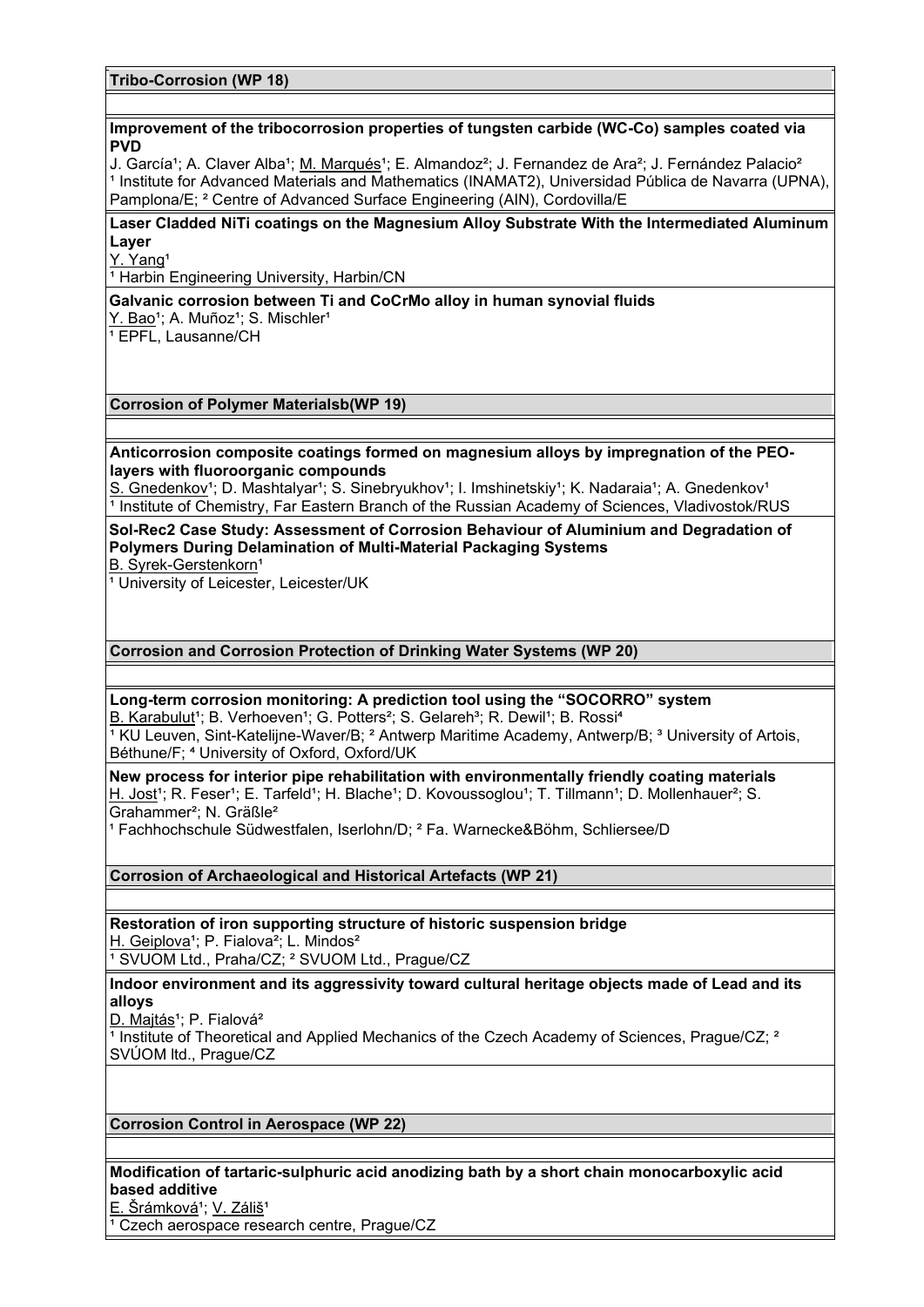**Corrosion Reliability of Electronics (WP 23)**

### **Practical methods for Moisture Level Indication inside Printed Circuit Boards**

J. Christensen<sup>1</sup>

<sup>1</sup> FORCE Technology, Brøndby/DK

**Effect of solder mask surface properties and water film build-up on PCBA failure** A. Lakkaraju<sup>1</sup>; H. Conseil-Gudla<sup>1</sup>; R. Ambat<sup>1</sup>; D. Schucht<sup>2</sup>; J. Tekath<sup>2</sup>

<sup>1</sup> Technical University of Denmark, Kongens Lyngby/DK; <sup>2</sup> Lackwerke Peters GmbH & Co, Kempen/D

### **Electrochemical testing for characterization of sinterability of DCB substrates with Cu, Ag and NiAu metallization**

S. Klengel<sup>1</sup>; J. Dumke<sup>2</sup>; D. Wilke<sup>2</sup>; M. Hahn<sup>2</sup>

<sup>1</sup> Fraunhofer IMWS, Halle/D; <sup>2</sup> Elektrochemie Halle GmbH, Halle/D

**Developing strategies for protecting Li-ion powered hearing aids from the user environments.** M. Asikainen<sup>1</sup>; A. Yadav<sup>2</sup>; R. Ambat<sup>1</sup>

<sup>1</sup> Technical University of Denmark, DK 2800 Lyngby/DK; <sup>2</sup> WS Audiology A/S, DK 3540 Lynge/DK

**CO2-Corrosion in Industrial Applications (WP 24)**

### **Water absorption in dense phase CO2**

B. Morland<sup>1</sup>; A. Dugstad<sup>1</sup>; G. Svenningsen<sup>1</sup> <sup>1</sup> Institute for Energy Technology, Kjeller/N

**Atmospheric Corrosion (WP 25)**

### **Deposition of Chloride Ions in the Vicinity of Road I/11 in the Czech Republic**

M. Vacek<sup>1</sup>; V. Krivy<sup>1</sup>; K. Kreislova<sup>2</sup>; M. Kubzova<sup>1</sup>

 $\overline{1}$  Faculty of Civil Engineering, VSB – Technical University of Ostrava, Ostrava - Poruba/CZ;  $\overline{2}$  SVUOM Ltd, Prague/CZ

**Resistometric sensors for atmospheric corrosion monitoring of surface treated or naturally corroded metals**

M. Reiser<sup>1</sup>; F. Bayer<sup>1</sup>; A. Marešová<sup>1</sup>; Š. Havíř<sup>1</sup>; M. Kouřil<sup>1</sup> <sup>1</sup> University of Chemistry and Technology Prague, Prague/CZ

**Waterborne coating for bronze corrosion protection** A. Kapitanovic<sup>1</sup>; H. Otmacic Curkovic<sup>1</sup>

<sup>1</sup> Faculty of Chemical Engineering and Technology, Zagreb/HR

**Applicability of the paste electrolyte cell for the evaluation of atmospheric corrosion of cultural heritage metals**

I. Šoljić<sup>1</sup>; S. Martinez<sup>2</sup>

<sup>1</sup> University of Zagreb, Faculty of Chemical Engineering and Technology, Zagreb/HR; <sup>2</sup> Faculty of Chemical Engineering and Technology, University of Zagreb, Zagreb/HR